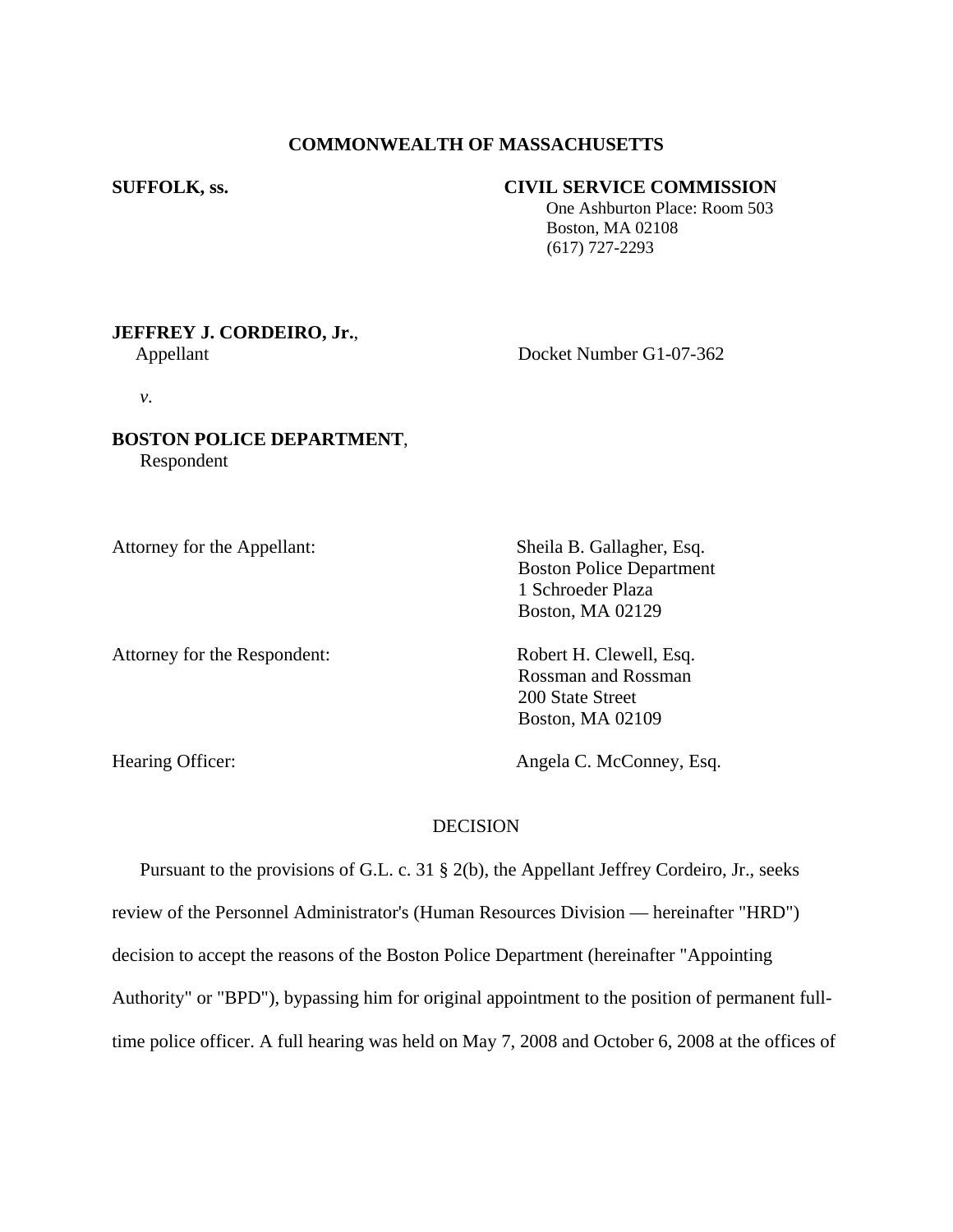the Civil Service Commission (hereinafter "Commission). Three (3) tapes were made and are retained by the Commission.

# FINDINGS OF FACT

 Fifteen (15) exhibits were entered into evidence at the hearing. Based on the exhibits submitted at the hearing and the testimony of the following witnesses:

# *For the Appointing Authority*

- Robin W. Hunt, Human Resources Director, Boston Police Department, and
- Detective Lanita Cullinane, Boston Police Department,

# *For the Appellant*

- Jeffrey J. Cordeiro, Jr., Appellant, and
- Steven Kenneway, President, Massachusetts Correctional Officers Union;

I make the following findings of fact:

# *Appellant's Background*

- 1. The Appellant is a thirty-three (33) year old male from Boston. (Testimony of Appellant)
- 2. The Appellant was honorably discharged from military service in the United States Navy. He subsequently became attached to the 379<sup>th</sup> Engineering Company of the United States Army Reserve, Massachusetts National Guard. He has been a member of the United States military since 1993. (Exhibit 3)
- 3. The Appellant's name appeared on Certification 270048 for the position of police officer. (Exhibit 1)
- 4. On or about January 18, 2007, the Appellant attended the BPD Orientation meeting. (Testimony of Appellant)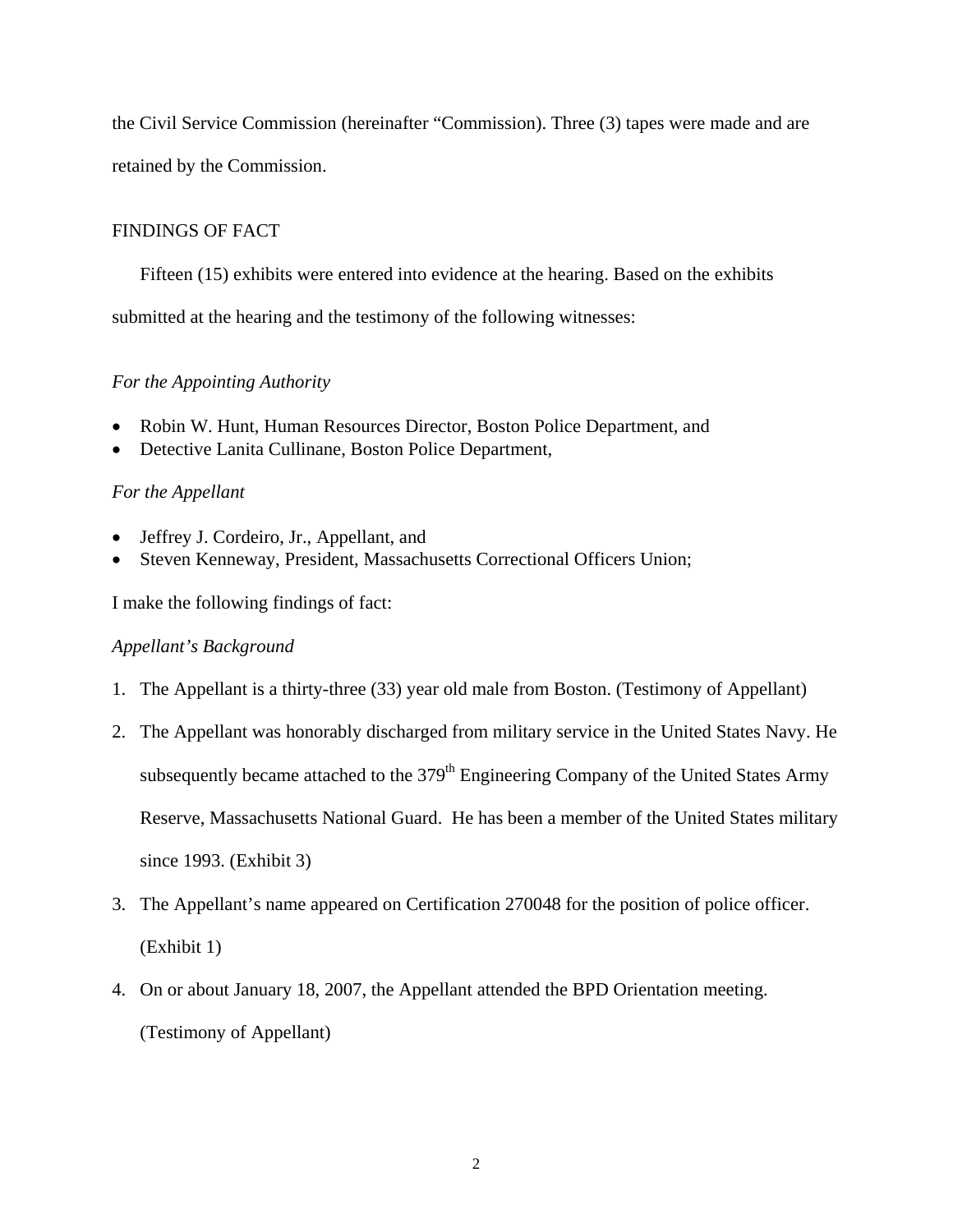- 5. On February 7, 2007, the Appellant signed his Student Officer Application and submitted it to the BPD. (Exhibit 3)
- 6. The Appellant started as a cadet in the Department of Corrections (hereinafter "DOC") Academy on February 18, 2007. (Testimony of Appellant)
- 7. Robin Hunt, (hereinafter "Director Hunt"), the Director of Human Resources for the BPD, testified about the hiring process for becoming an officer. She explained that every candidate must first submit an application to the BPD. Once said application is submitted, detectives from the Recruit Investigation Unit (hereinafter referred to as ("RIU") conduct background investigations on each applicant. The information is later presented at the "roundtable" discussion. Typically, the "roundtable" discussion involves the Commander of Recruit Investigations Unit, the Director of Human Resources, a Deputy Superintendent from Internal Affairs, and an attorney from the Legal Advisor's Office. If a recruit's application is unclear or the results of the background investigation need further clarification, a candidate may be asked to participate in a discretionary interview. (Testimony of Director Hunt)
- 8. Detective Lanita Cullinane (hereinafter "Det. Cullinane") testified that she was assigned the Appellant's case. She stated that she has worked for the BPD for twelve (12) years. Her current assignment is in the Recruit Investigations Unit. (Testimony of the Det. Cullinane)
- 9. During the hearing, Det. Cullinane described the practice for conducting background investigations on candidates. All applicants must participate in a three (3) hour orientation. At this orientation, the RIU explains the Student Officer Application thoroughly. Applicants are advised to disclose everything, including negative employment history or a criminal record. According to Det. Cullinane, applicants have the opportunity to give an explanation for any entries on their application. (Testimony of Det. Cullinane)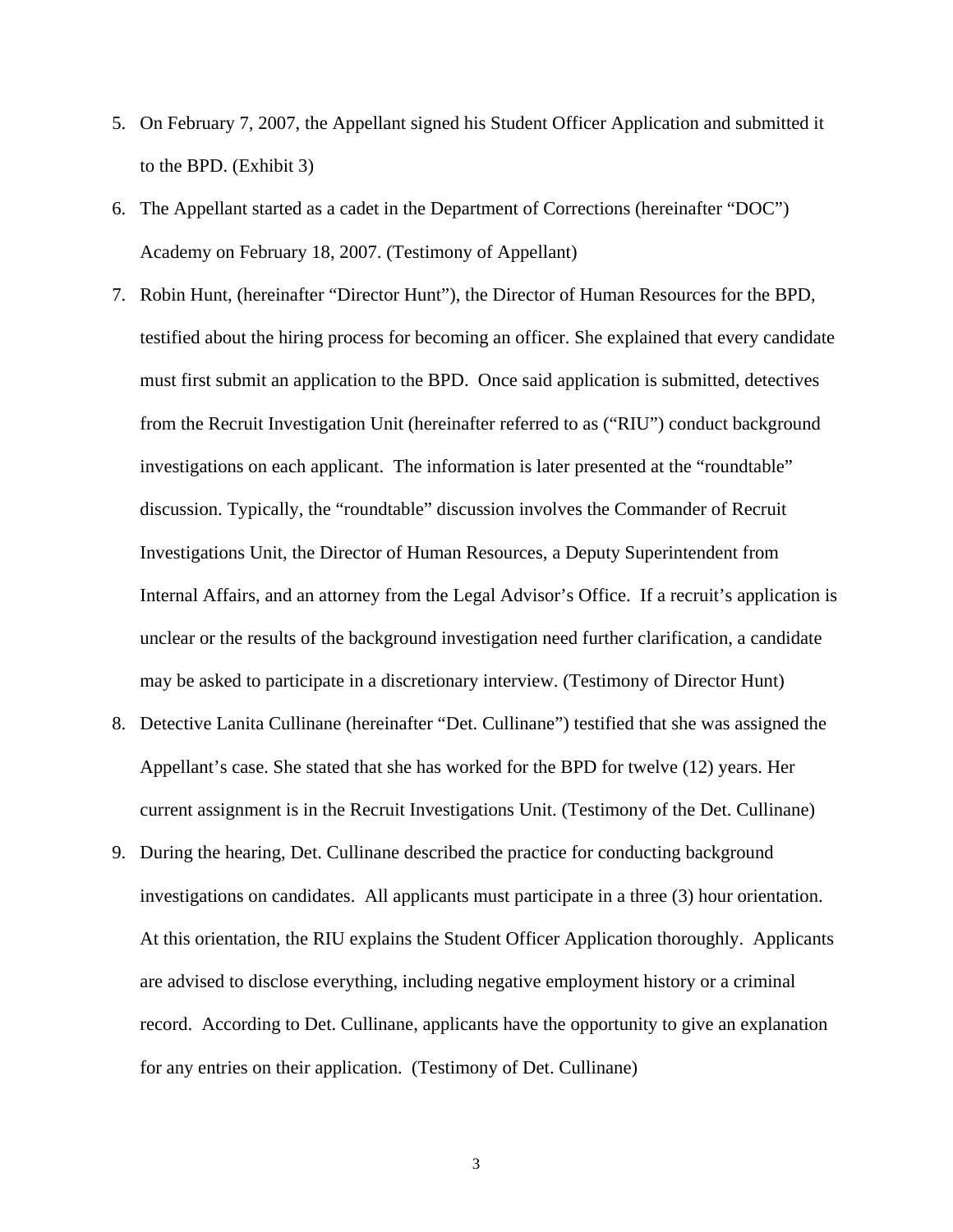- 10. Det. Cullinane testified that she explained to the Appellant that he must disclose any forthcoming information after his application is submitted. Det. Cullinane recalled that the Appellant contacted her by telephone because he was having difficulty getting time off from the DOC on the days scheduled for him to be processed by the BPD. Det. Cullinane testified that she did not learn that there were any issues with the Appellant's application until after he was bypassed. (Testimony of Det. Cullinane)
- 11. After this phone conversation with the Appellant, Det. Cullinane did not hear anything further from him. (Testimony of Det. Cullinane)

### *First Roundtable*

12. Director Hunt testified that she was present at the first roundtable where the Appellant's application was reviewed. Also present were Deputy Superintendent Norman Hill, Attorney Tsuyoshi Fukuda from the Legal Department, and Deputy Superintendent Marie Donahue. After this roundtable, the Appellant was given a conditional offer of employment on April 9, 2008, based upon successful passage of the medical and psychological components of the BPD's screening process. (Testimony of Director Hunt, Exhibits 1 and 2)

*Appellant's Testimony before the Commission* 

- 13. The Appellant was scheduled to be processed by the BPD on April 17, 18, and 20 of 2007.
- 14. On April 9, 2007 when the Appellant filed three (3) written requests with the DOC requesting those days off, those requests were denied. (Exhibits 10, 11 and 12)
- 15. The Appellant did not cancel or postpone his BPD processing appointments for April 17, 18, and 20, 2007. (Testimony of Appellant)
- 16. Lieutenant Raymond Gonsalves (hereinafter "Lt. Gonsalves"), a member of the training staff at the DOC Training Academy, learned that the Appellant was applying to the BPD. The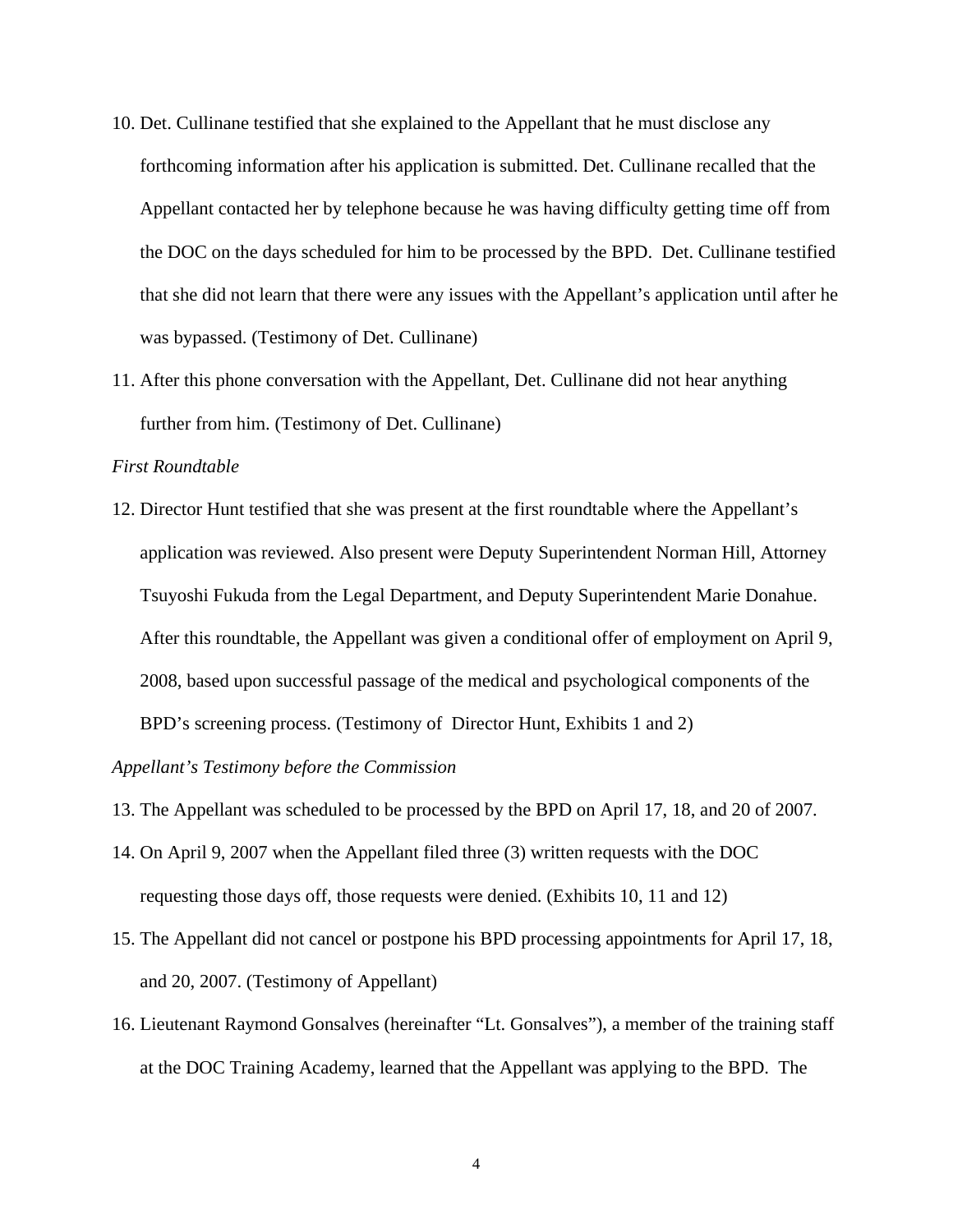relationship between them then deteriorated. Lt. Gonsalves informed the Appellant that he expected him to resign his position with the DOC instead of completing his training course. (Testimony of the Appellant)

- 17. As part of his obligations to the National Guard, the Appellant was required to undergo certain pre-school testing. (Exhibits 7 and 8)
- 18. On April 13, 2007, the Appellant submitted a request to the DOC for time off to attend National Guard pre-school testing on April 17, 2007. On April 19, 2007, the Appellant submitted another request to the DOC for time off to attend further National Guard preschool testing on April 18 and April 20, 2007. These requests were for the exact same days already denied for the BPD screening. These requests for military time were approved. (Exhibits 5, 7 and 8)
- [1](#page-4-0)9. The Appellant testified that on April 17, 2007, he reported<sup>1</sup> to the National Guard Armory, located at 10 Armory Road, Buzzards Bay, MA. The Appellant said that when he arrived, Staff Sargeant David S. Dixon (hereinafter "Staff Sgt. Dixon") was not there, so the Appellant called him to let him know that he was ready to report. Staff Sgt. Dixon could not be present and informed him that he had fulfilled his reporting obligations and was thus relieved of any obligation to physically report for pre-class requirements. (Exhibit 13)
- 20. The Appellant said that then he left Buzzards Bay and went to the first day of BPD screening, returning for the continuation of his screening on April 18 and 20, 2007. (Testimony of the Appellant)
- 21. The Appellant testified that he orally resigned from the DOC with an effective date of April 24, 2007, as acknowledged in the October 15, 2007 letter from the DOC. The Appellant's

<span id="page-4-0"></span> $1$  In military parlance, "report" requires both that the member of the military required to report be present at the time and place as ordered and that the individual to whom that member is to report also be present to complete the reporting process. Exhibit 13, Affidavit of Staff Sgt. David S. Dixon.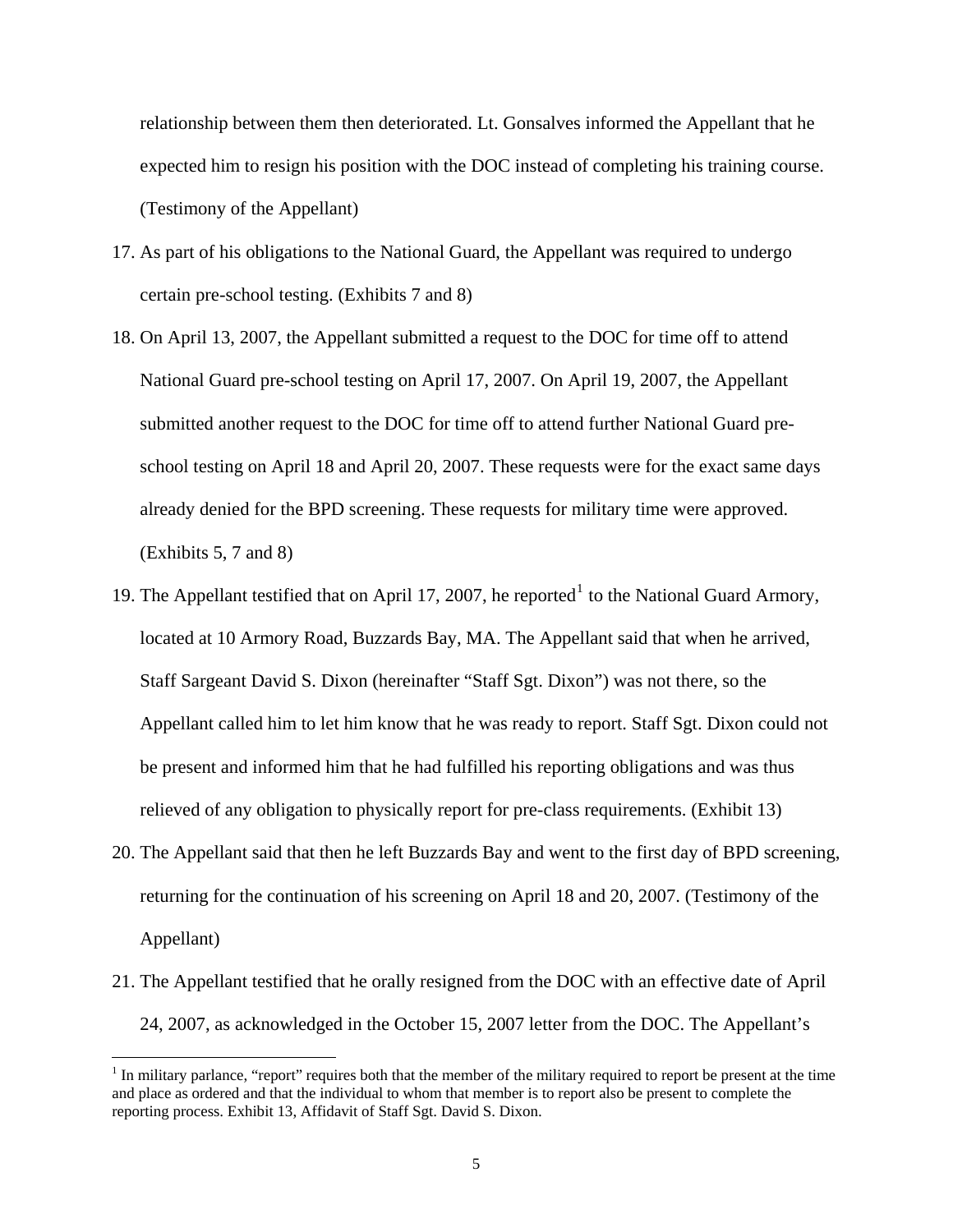oral resignation was memorialized by a written resignation dated May 21, 2007. (Testimony of the Appellant, Testimony of Mr. Kenneway, Exhibits 6 and 9)

- 22. The DOC discovered that the Appellant had indeed attended the BPD screening on those dates and commenced disciplinary action against him by letter dated April 26, 2007, *after* the Appellant had already resigned. The Appellant did not inform the BPD of this action. (Exhibit 5)
- 23. The Appellant contacted his union president, Steven Kenneway, for assistance with the resignation process.
- 24. It is common practice for the DOC to accept a verbal resignation as a basis for resolving issues with an employee with the understanding that a written resignation would be forthcoming. (Exhibit 14 – Affidavit of Mr. Kenneway)
- 25. The Appellant's resignation was accepted, and the proposed termination was rescinded. (Testimony of Mr. Kenneway)
- 26. The Appellant did not inform the BPD that he had resigned from the DOC. (Testimony of Appellant, Testimony of Director Hunt)
- 27. The Appellant testified that although he resigned before the DOC terminated him, he was aware that the DOC believed its termination preceded the resignation. This led him to file the instant appeal. (Testimony of the Appellant)
- 28. The Appellant further admitted that he did not provide the DOC's written termination letter to the BPD. The Appellant stated that since he believed he had resigned, he did not think it was necessary to disclose this information. (Testimony of Appellant)
- 29. The Appellant testified that although he tried to contact the Department several times, he was never able to reach Det. Cullinane or any other BPD personnel. Te Appellant did call Det.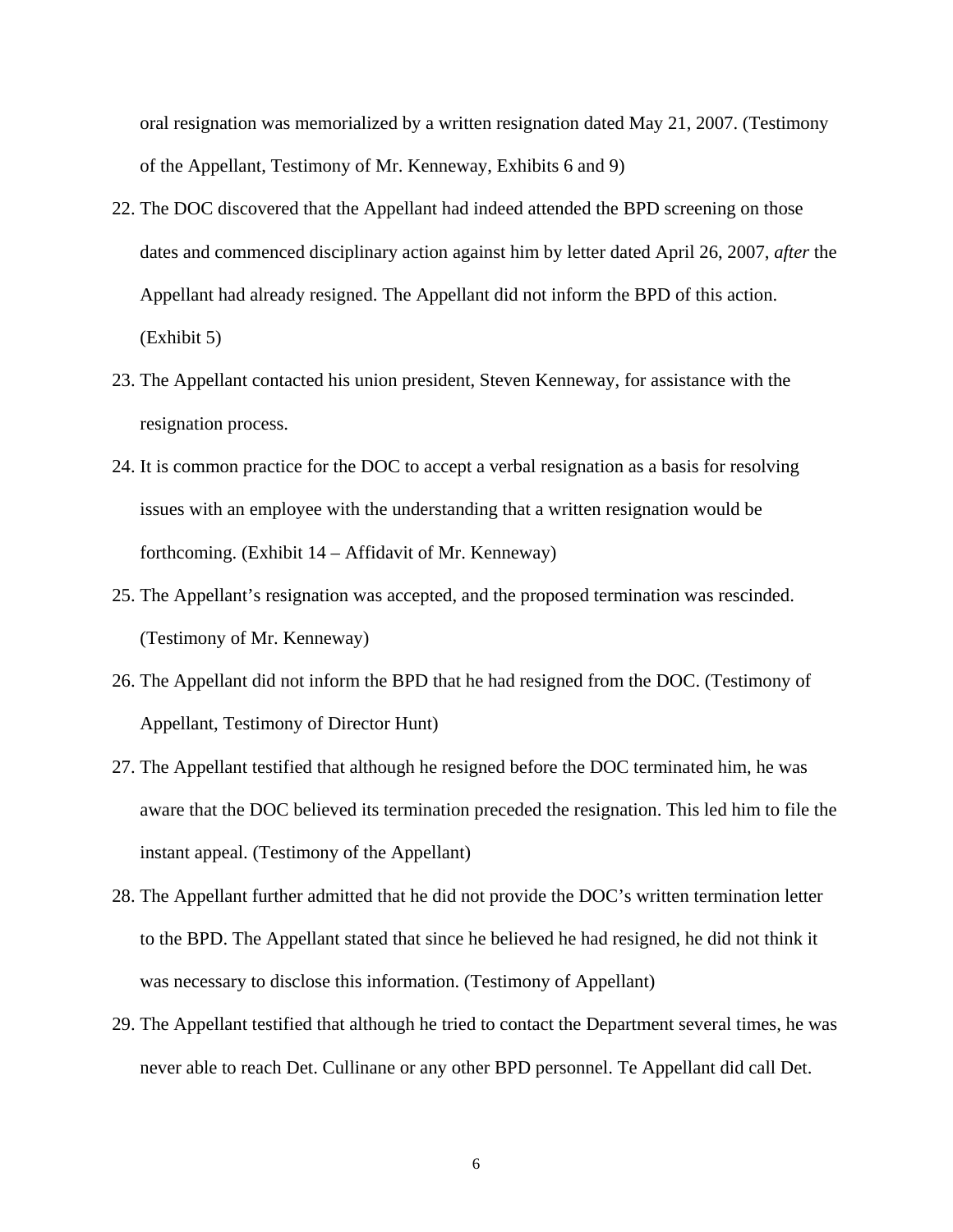Cullinane on March 19, March 20 and April 8, 2007. He called the RUI on April 11, 2007. (Testimony of the Appellant, Exhibits 5 and 14)

30. Although he was unable to reach BPD personnel by telephone, the Appellant failed to contact the BPD in writing. He testified that he did not submit a letter or document revealing either his or the DOC's position in regard to his separation. (Testimony of the Appellant, Exhibits 5 and 15)

#### *Lt. Gonsalves Contacts the BPD*

- 31. Before the Appellant took the state administered PAT (Physical Abilities Test), Director Hunt received two phone calls from Lt. Gonsalves. Director Hunt could not recall the exact dates of the calls. In the first call, Lt. Gonsalves informed Director Hunt that the DOC was investigating the Appellant for reporting that he needed time off for required military training - while attending BPD processing on those same dates. Lt. Gonsalves told Director Hunt that the Appellant had only attended military training on one of those dates and had used the remaining two days to report to the BPD for processing. (Exhibit 5, Testimony of Director Hunt)
- 32. Director Hunt further testified that in the second phone conversation with Lt. Gonsalves, she learned that the Appellant had been terminated in May 2007 due to his lying in order to attend the BPD processing. Director Hunt stated that she learned of the Appellant's "status" from the DOC, the Appellant never updated the BPD. (Testimony of Director Hunt)
- 33. After he received his conditional offer of employment from the BPD, the Appellant refrained from updating the BPD on his employment status. (Exhibit 5, Testimony of Director Hunt)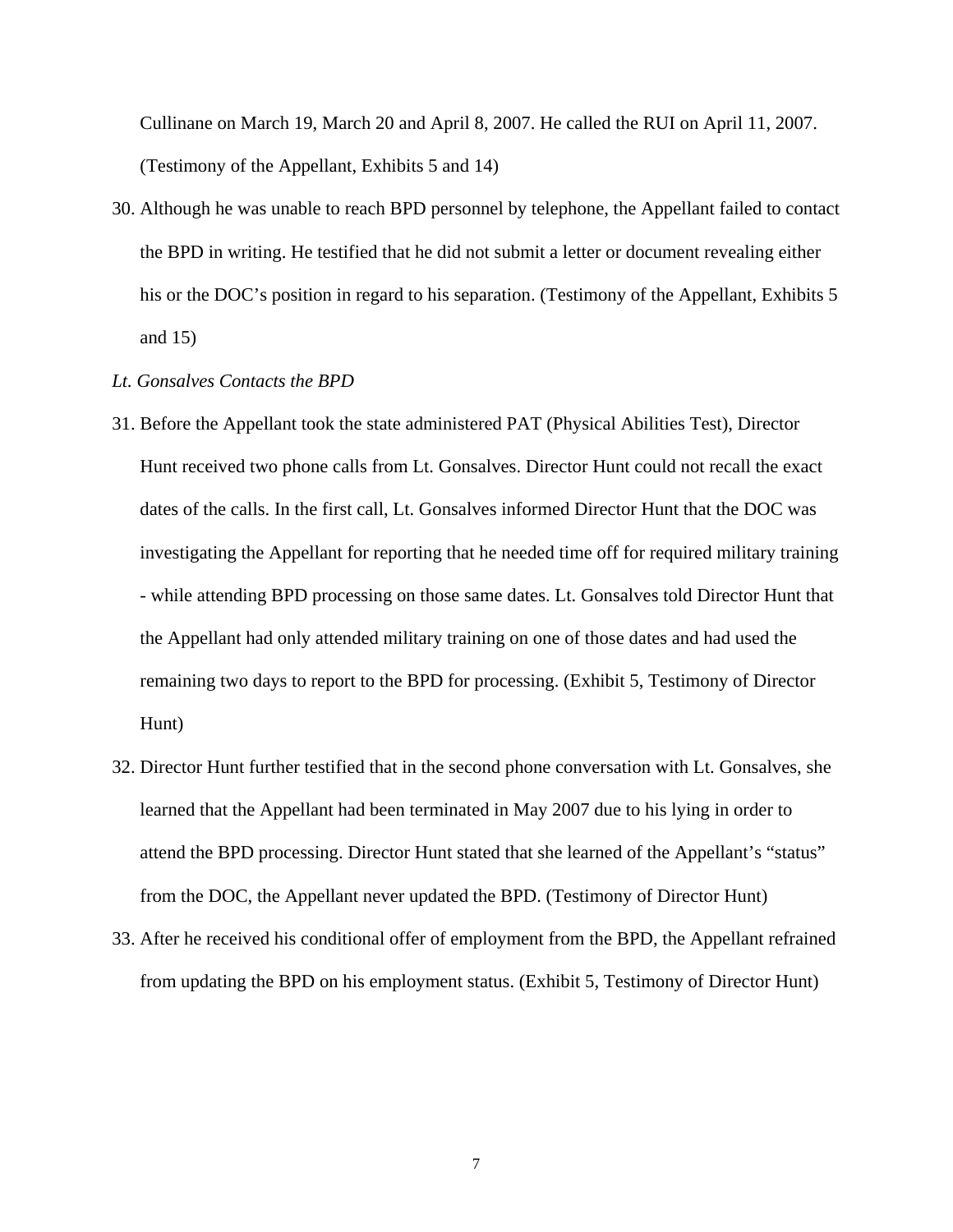- 34. Director Hunt stated that she never spoke with the Appellant about his status with the DOC. She further testified that she never received any documents from him showing that he had either resigned or been terminated from the DOC. (Exhibit 4, Testimony of Director Hunt)
- 35. Based on the information from Lt. Gonsalves, Director Hunt recommended that RIU investigators conduct a discretionary interview so that the Appellant could explain his situation. This interview took place on May 24, 2007 and was videotaped. (Exhibit 4, Testimony of Director Hunt)

#### *Discretionary Interview, May 24, 2007*

- 36. In the approximately thirteen (13) minute discretionary interview, the Appellant admitted that he had not been forthcoming with the DOC. (Exhibit 4, Video of Discretionary Interview)
- 37. He stated he had asked for the days off from the DOC to attend the Boston Police Department's processing and he was denied. He all but admitted that he planned with his military contacts to have them send him two separate letters regarding mandatory military training on April 17, 18 and 20, 2007: the exact dates of the BPD's processing days. The DOC granted time off for the military obligations. (Exhibits 4, 7, 8, 10, 11, and 12; Testimony of the Appellant)
- 38. The Appellant said that he did not go to the National Guard Armory in Buzzard's Bay on April 17, 2007. He said that he called Staff Sgt. Dixon and was informed that he did not have to appear there – whether he was showing up or reporting. (Exhibit 4, Testimony of the Appellant)
- 39. When the detectives asked the Appellant why he did not report back to the DOC when he learned that he did not have to go the Armory, he said that he was not instructed to do so.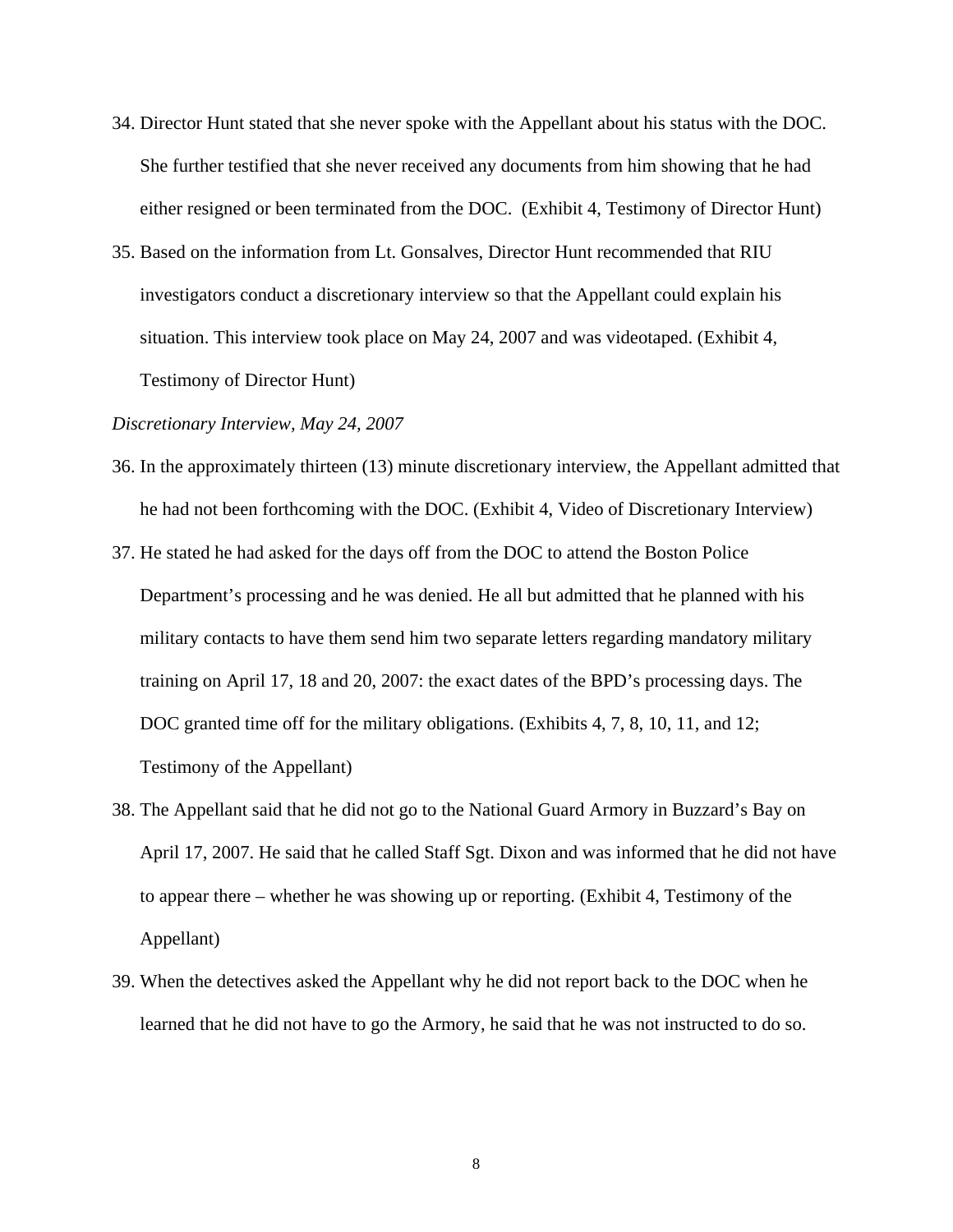- 40. The Appellant admitted that he told the DOC that he had gone to Armory, when in fact he had not done so.
- 41. The Appellant agreed with the detectives that the DOC had sent him a termination letter. When he offered to present documentation of his resignation, the detectives declined the offer. (Exhibit 4)

#### *Second Roundtable*

- 42. On May 29, 2008, a second roundtable was convened with Director Hunt present. Also present were Sargeant Detective Norman Hill, and Sargeant Detective Joe Harris. One of the RIU investigators presented a letter from the DOC, indicating that the Appellant had been terminated on April 26, 2007. There was no mention of resignation. There was no information from the Appellant on his status. (Exhibit 5, Testimony of Director Hunt)
- 43. Director Hunt testified that the second roundtable was presented with two major issues. The first issue was that the Appellant had been less than forthcoming with the DOC: using the days taken off for mandatory military training for BPD processing instead. Second, the Appellant no longer worked for the DOC. According to the information supplied by Lt. Gonsalves, they believed that he had been terminated. (Exhibit 5, Testimony of Director Hunt)
- 44. Director Hunt admitted that she was provided with an October 15, 2007 letter from the DOC indicating that the Appellant had in fact resigned and not been terminated. The letter acknowledges that the Appellant's effective resignation date was April 24, 2007. However, this letter was provided to the BPD months after the bypass. Admittedly, the Appellant could not have produced if before it existed, but the DOC did not contact the BPD again to correct its mistake. There was no BPD investigation into the discrepancy of Lt. Gonsalves' two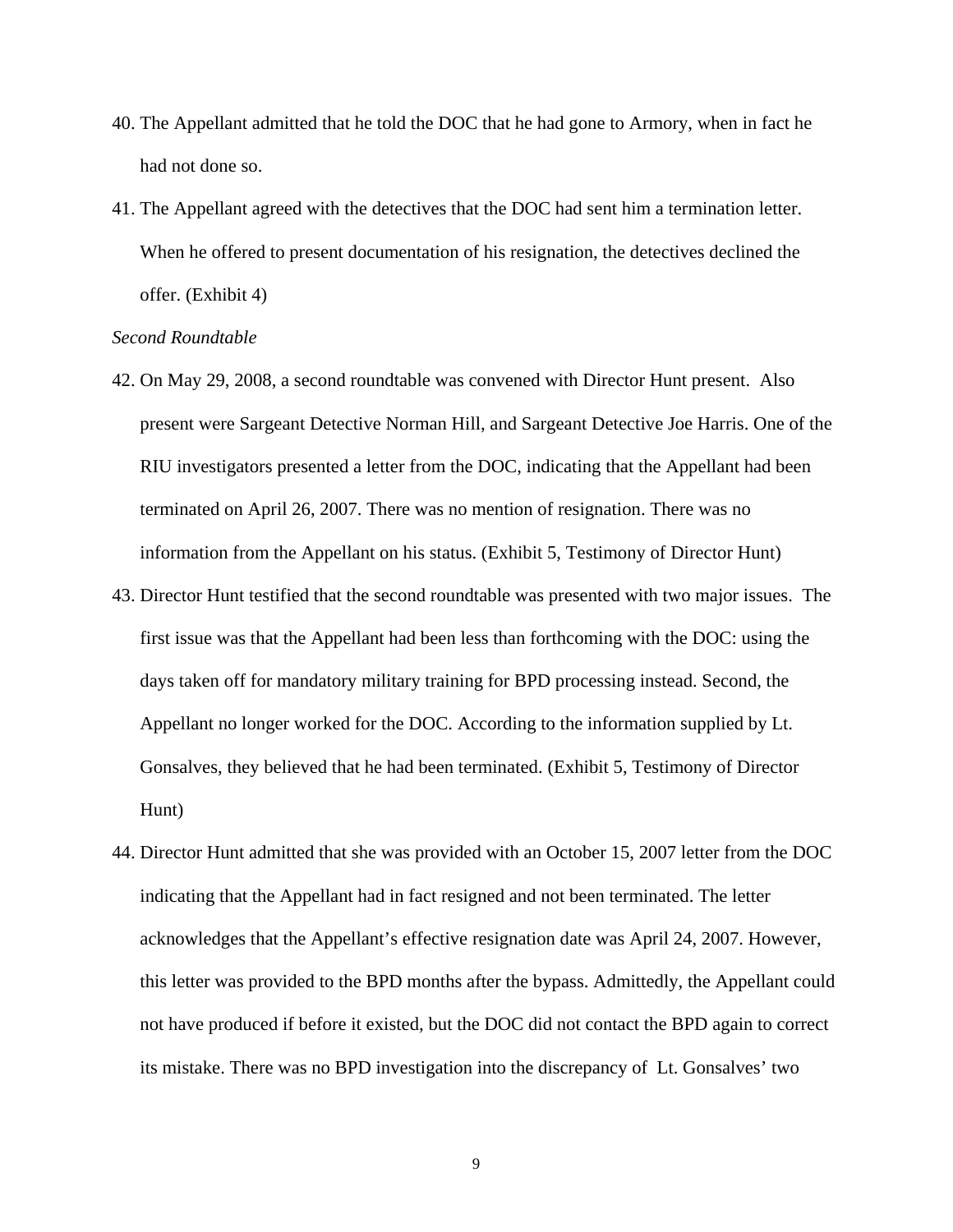telephone calls and the October 15, 2007 letter from the DOC. (Exhibit 9, Testimony of Director Hunt)

#### *The Bypass*

45. The BPD submitted reasons to HRD for the Appellant's bypass on July 12, 2007. The reasons for the bypass were (1) the BPD's belief that the Appellant had been recently terminated by the DOC, while still in the hiring process; and (2) the Appellant's "lack of judgment in lying twice to his current employer (DOC) shows a deceptive personality trait that the Boston Police Department finds unsuitable and unbecoming in a Police Officer." (Exhibit 1)

#### **CONCLUSION**

#### *Standard of Review*

The role of the Commission is to determine "whether the Appointing Authority has sustained its burden of proving that there was reasonable justification for the action taken by the Appointing Authority. Cambridge v. Civ. Serv. Comm'n, 43 Mass. App. Ct. 300, 304 (1997); *See* Watertown v. Arria, 16 Mass. App. Ct. 331 (1983); McIsaac v. Civ. Serv. Comm'n, 38 Mass. App. Ct. 411 (2000); Police Dep't of Boston v. Collins, 48 Mass. App. Ct. 411 (2000); Leominster v. Stratton, 58 Mass. App. Ct. 726, 728 (2003). The Commission has held in numerous decisions that its function is not one of substituting judgment for that of the appointing authority. Cambridge at 304; School Comm. of Salem v. Civ. Serv. Comm'n, 348 Mass. 696, 699 (1965). M.G.L. c. 31 § 2(b) provides that "no administrator … shall be reversed by the commissioner except upon a finding that such decision was not based upon a preponderance of evidence in the record." An action is "justified" when "done upon adequate reasons sufficiently supported by credible evidence, when weighted by an unprejudiced mind, guided by common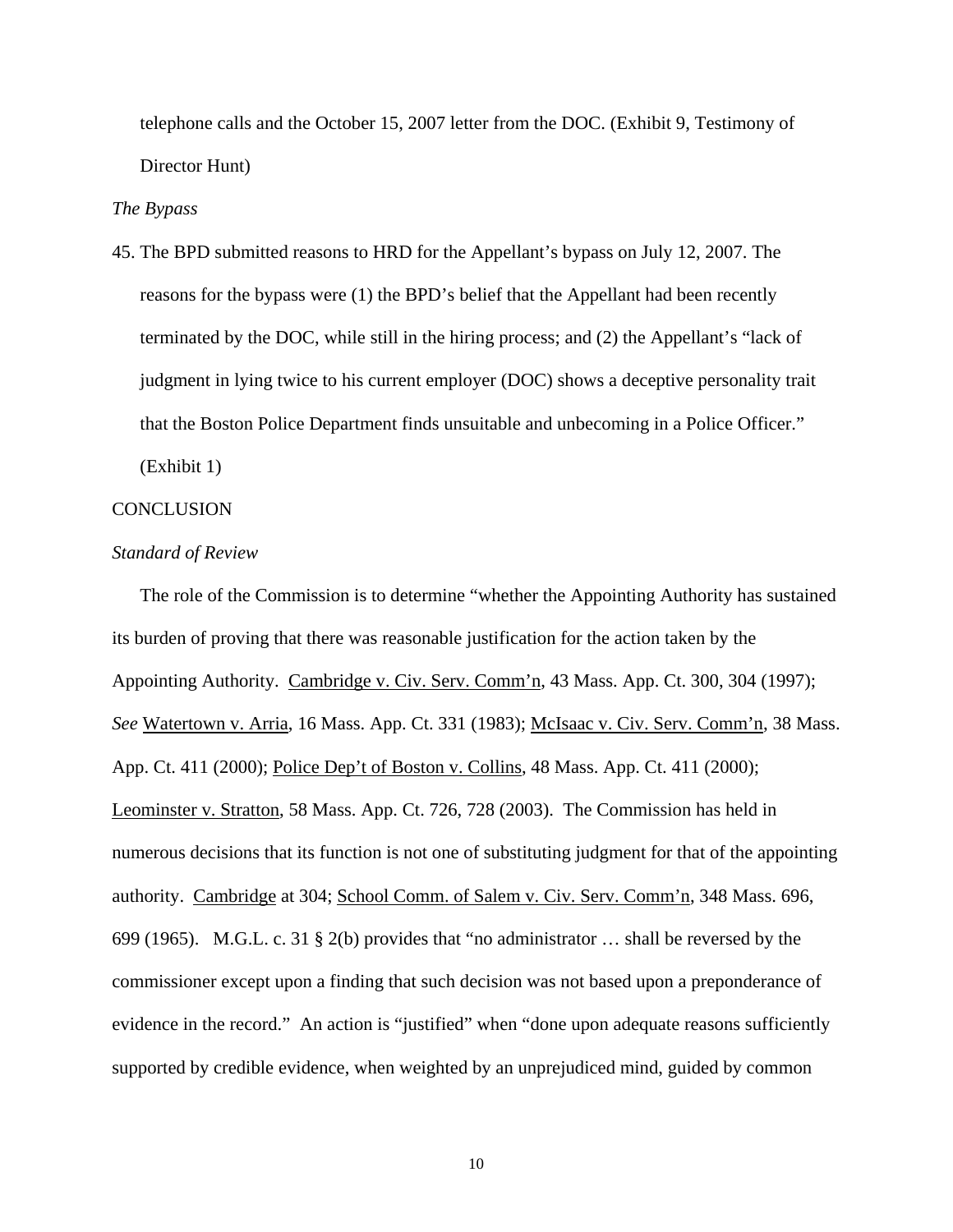sense and by correct rules of law." Cambridge at 304, *quoting* Selectman of Wakefield v. Judge of First Dist. Ct. of E. Middlesex, 262 Mass. 477, 482 (1928); Commissioner of Civ. Serv. v. Mun. Ct. of City of Boston, 359 Mass. 211, 214 (1971).

Appointing Authorities are rightfully granted wide discretion when choosing individuals from a certified list of eligible candidates on a civil service list. The issue for the Commission is "not whether it would have acted as the appointing authority had acted, but whether, on the facts found by the Commission, there was reasonable justification for the action taken by the Appointing Authority in the circumstances found by the Commission to have existed when the Appointing Authority made its decision." Watertown at 334. *See* Commissioners of Civ. Serv. v. Mun. Ct. of Boston, 369 Mass. 84, 86 (1975) and Leominster at 726, 727-728.

All candidates must be adequately and fairly considered. The Commission will not uphold the bypass of an Appellant where it finds that "the reasons offered by the appointing authority were untrue, apply equally to the higher ranking, bypassed candidate, are incapable of substantiation, or are the pretext for other impermissible reasons." *See* Bowden v. Boston Police Dep't, 11 MCSR 35 (1998) and Peavey v. Plainville, 11 MCSR 103 (1998) *quoting* Borelli v. MBTA, 1 MCSR 6 (1988).

#### *The Bypass Was Based on Incorrect Information*

 In the instant case, the BPD bypassed the Appellant because of his representations to the DOC in regard to his military commitment and his failure to disclose his subsequent termination. (Exhibit 1) The July 12, 2007 bypass letter states, "The Boston Police Department was extremely disappointed that Mr. Cordeiro failed to voluntarily disclose his recent termination by the DOC, as he was still in the hiring process for the Boston Police Department. Further, his lack of judgment in lying twice to his current employer (DOC) shows a deceptive personality trait that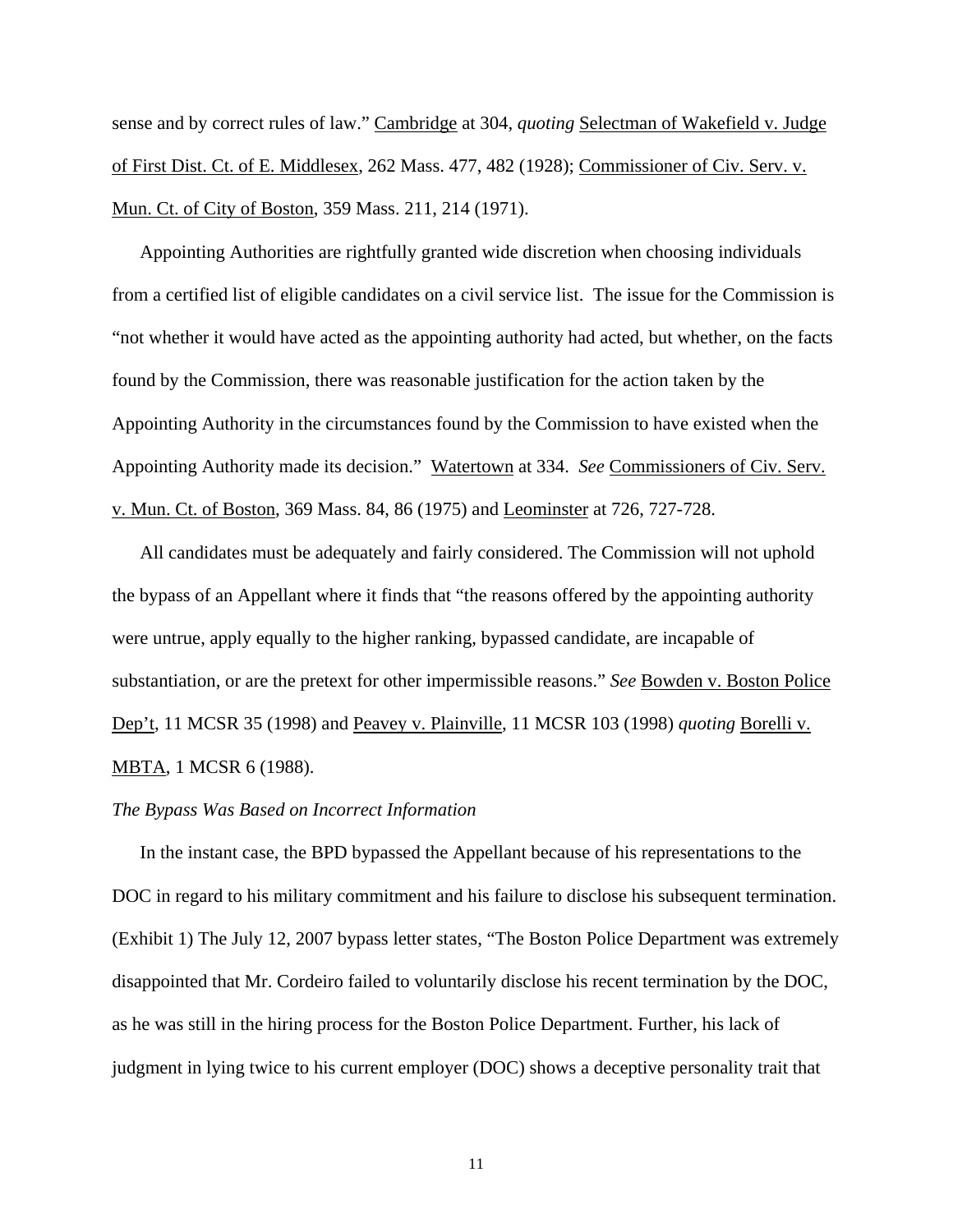the Boston Police Department finds unsuitable and unbecoming in a Police Officer." The Appeal must be allowed because at least one of these reasons is not true.

In regard to his misrepresentation of his military commitments, there is no doubt that the Appellant took advantage of the formalities of the Army pre-school testing. Although pre-school testing was required, (Exhibit 13) it is reasonable to infer that the Appellant arranged with his military contacts in order to have the exact same days off in order to attend the BPD processing. The Appellant had already contacted Det. Cullinane to let her know that he was having difficulty getting time off in order to attend BPD processing. He also refused to cooperate with the DOC investigation into the fact that he did attend the BPD processing on the days he had been allowed off in order to fulfill his military commitments.

What this Commission finds troubling is that the Appellant had to go to this extent at all. Should the Appellant be penalized for his ambition? Is the Appellant's deception outweighed by the arbitrariness of the DOC's behavior? This is not the forum for an examination of Lt. Gonsalves' motives in denying the Appellant time off in order to attend the BPD processing, but it appears that there was no consideration for another law enforcement agency. Although this is not the type of behavior preferable in candidates for the position of police officer, no one should have to be placed in this position of lying in order to advance his career or being subject to the arbitrary behavior of another individual. This is a matter that the DOC should address.

The discretionary interview with the BPD does not do the Appellant credit. (Exhibit 4) In the interview and in testimony before the Commission, when questioned as to the meaning of "report," he was most reluctant to describe that it was military parlance, although the meaning was not apparent to lay people. Apparently, the military term "report" is not synonymous with the lay term "showing up. In the hearing before the Commission, this hearing officer had to ask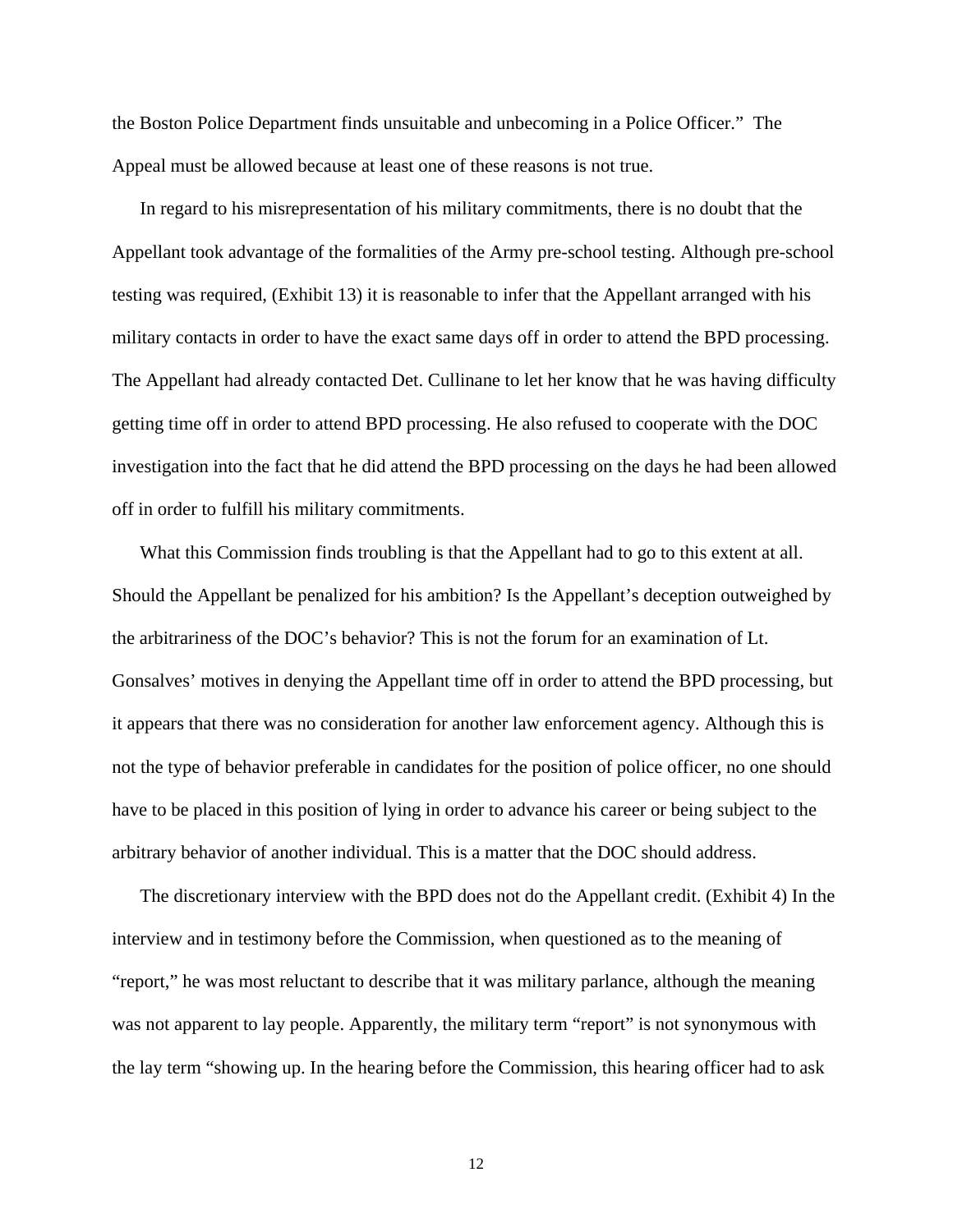the Appellant to explain the differences between the two terms more than once. At a time when he should have been forthcoming to assist in his case, he was prickly and uncooperative."

In the discretionary interview, he again played semantics with the terms "orders" and "memorandum." Orders from the military meant he had to appear. Memoranda from the military recommended that he appear, but were not orders. The documentation requesting his presence at the Armory on April 17, 18 and 20, 2007 fit in the latter category.

In the video, the Appellant readily admitted that he had been less than truthful with the DOC. However, he appeared to truly believe that he did not have return to the DOC on those three days because he was not specifically requested to. When the Appellant offered evidence of his resignation, the trained investigators did not follow up on it. There should have been more of an investigation. This episode, notwithstanding the behavior of Lt. Gonsalves, was not an exercise of good judgement on the Appellant's part.

The evidence is also quite clear that the Appellant, on his own, then with the assistance of his union, made a number of attempts to resign from the DOC. That process was eventually acknowledged by the DOC in Exhibit 9. The BPD was contacted twice by Lt. Gonsalves, an employee at the DOC Academy, with no apparent affiliation with the DOC Human Resources Department. In contrast, Exhibit 9 which acknowledges the Appellant's April 24, 2007 resignation, is a signed document on letterhead from the DOC Human Resources Director. The BPD should at least have contacted the DOC Human Resources Department: this may have uncovered the fact that there were both a resignation letter and a termination letter in the same file.

 The Appellant never informed the BPD, orally or in writing, that he was separated from the DOC. Although he claims that he gave a verbal resignation to the DOC, he never informed the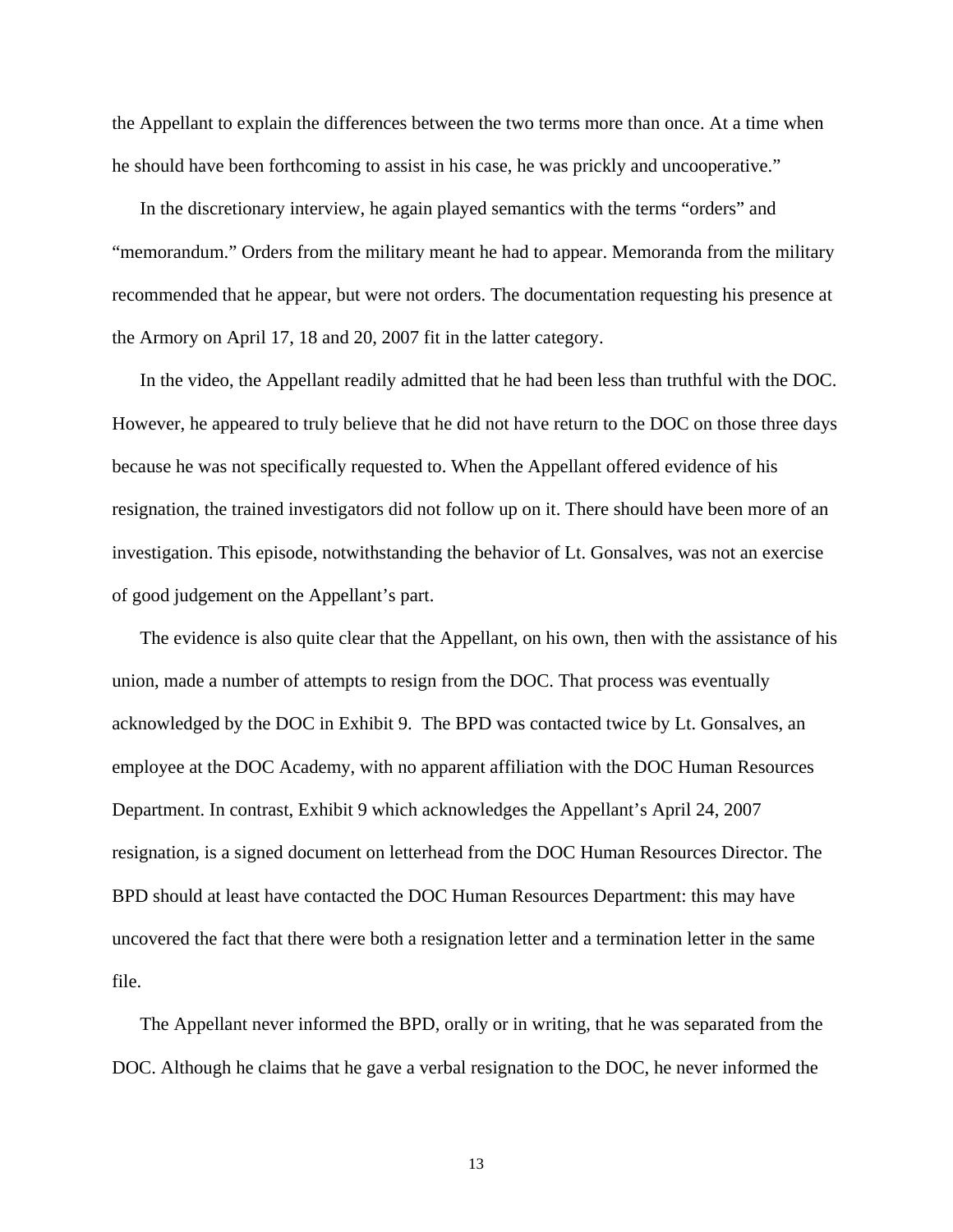BPD about this change in employment status. The Appellant also testified that he was aware that the DOC believed it had terminated him. Regardless of what he believed, the Appellant failed to act by not keeping the BPD abreast of the change in his employment status. That was his responsibility, as was explained to him during the three (3) hour orientation with the RIU. In her testimony, Det. Cullinane stressed that this made clear to all the candidates.

The Appellant is not blameless in this course of events. It was his affirmative duty to inform the BPD of his oral resignation forthwith. His failure to do so lent credence to Lt. Gonsalves' actions. Although the BPD should have contacted DOC Human Resources or launched its own investigation, with no countering information from the Appellant, it chose to believe Lt. Gonsalves.

 Months after he left the DOC and after he had been bypassed, the Appellant produced a letter from the DOC which was not part of his BPD application. This letter documents that the Appellant had indeed resigned in April, 2007. To say that doing so in advance of receiving a conditional offer from the BPD is foolhardy may be an understatement. In the absence of this letter or similar evidence, the BPD's actions for seeking the removal of the Appellant from appointment to the Boston Police Department were reasonable.

 It is apparent that the Appellant is an earnest young man, full of his ambition for his future. I do believe that he was under the censure of Lt. Gonsalves after the lieutenant discovered that he had applied to the BPD. It is not clear what other means were available for him in order for him to attend the BPD processing, but it appears that he went about it the wrong way. Hopefully this experience will have taught the Appellant that candor with the BPD up front and throughout the process, rather than concealment was the better course of action. Had the Appellant kept the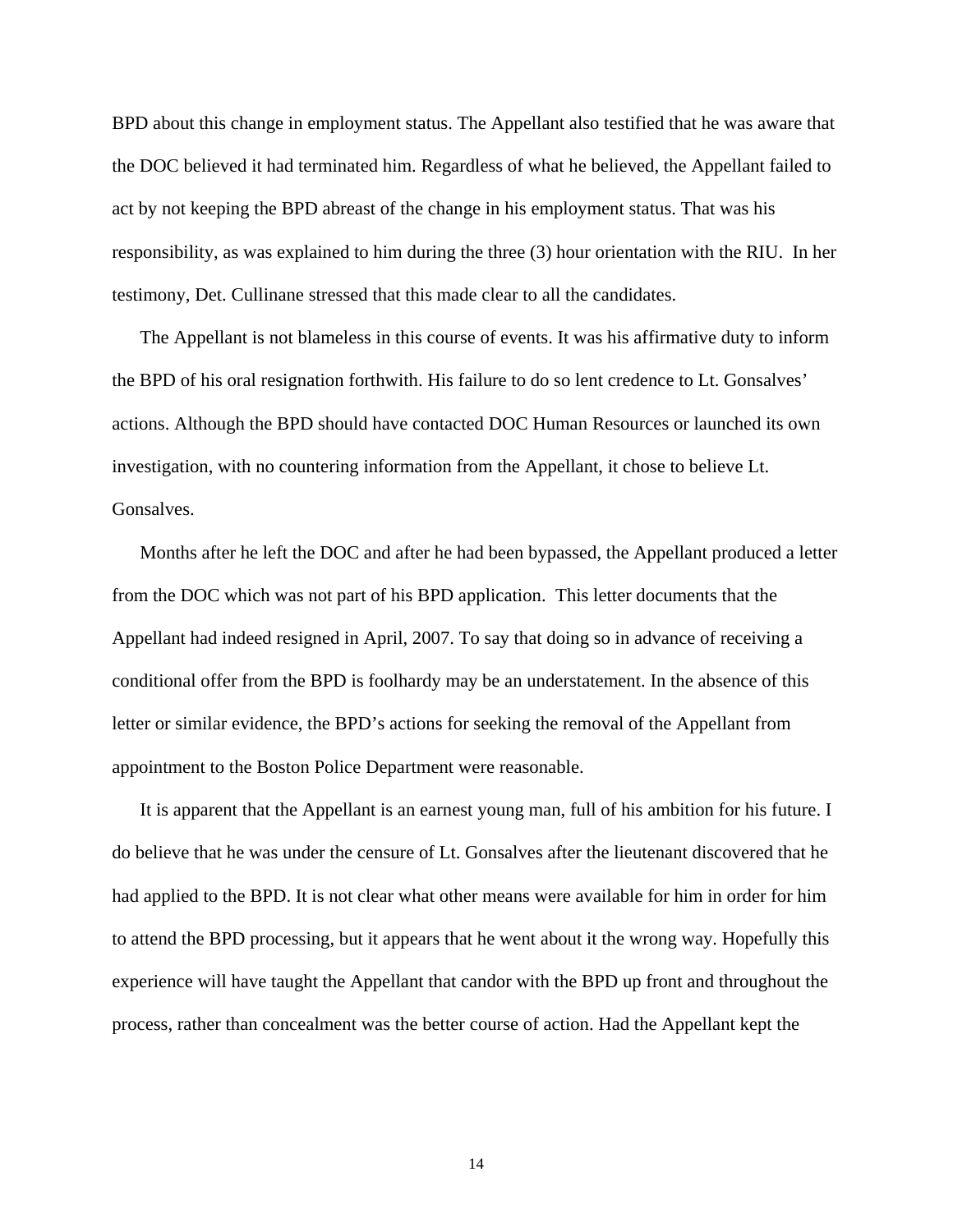BPD informed of his circumstances, I am certain the BPD would have seen the situation in a completely different light, favorable to him.

 Hopefully the DOC will address this issue that appears to prevent its corrections officers from advancing in the field of law enforcement.

 I find that he presented the DOC with valid military commitments on April 17, 18 and 20, 2007 with the National Guard, which in his own words were "memoranda," not "orders" to appear. (Exhibits 5, 7 and 8) I do not believe that he went to the National Guard Armory in Buzzards Bay on Armory 17, 2007. I find that he attended BPD processing instead on those days and that he did not inform the DOC of this. I further find that the Appellant was not terminated by the DOC, but resigned first orally, then in the form of a written document. (Testimony of the Appellant, Testimony of Mr. Kenneway, Exhibit 6) I also find that he did not inform the BPD of his separation status with the DOC. (Testimony of Director Hunt, Testimony of the Appellant) The Commission respects the fact that not every action of every DOC employee is necessarily what the agency's senior management may have intended, but I find that Lt. Gonsalves precipitately informed the BPD that the Appellant had been terminated. (Testimony of Director Hunt) The BPD failed to contact DOC Human Resources or conduct a full investigation into these allegations.

 Given the findings that the bypass was based on erroneous information in regard to the Appellant's separation from the DOC, the Appellant's appeal must be allowed. This is not a reason for jubilation by the Appellant. This entire episode may have been precluded if he had done his duty and had been fully forthcoming with the Department.

 The BPD may indeed bypass the Appellant again, just not for that invalid reason as stated in the July 12, 2007 bypass letter.